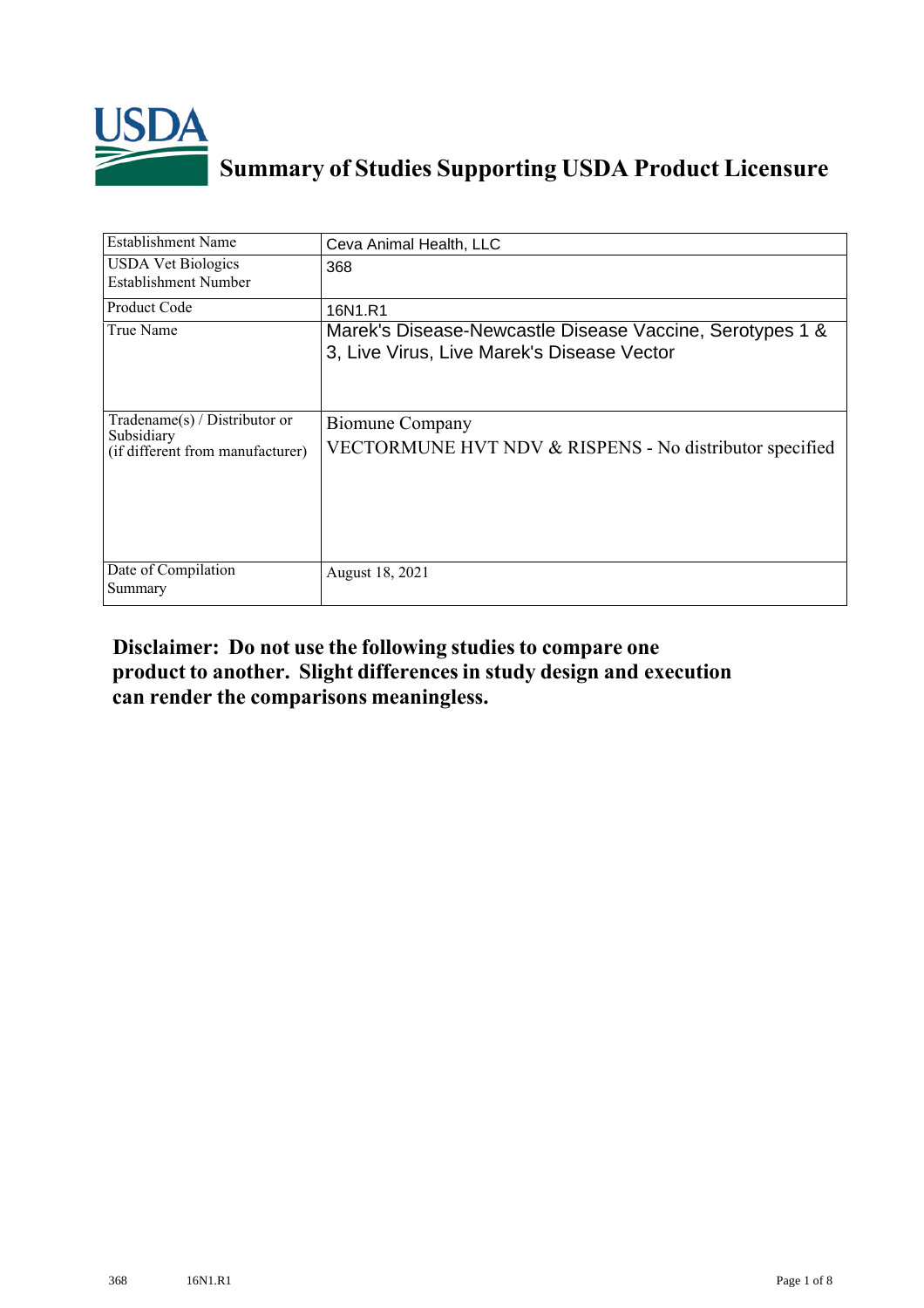| <b>Study Type</b>             | Efficacy                                                                                                                                                                                                                                                                                                                    |  |  |  |  |  |
|-------------------------------|-----------------------------------------------------------------------------------------------------------------------------------------------------------------------------------------------------------------------------------------------------------------------------------------------------------------------------|--|--|--|--|--|
| <b>Pertaining to</b>          | Marek's Disease Virus (MDV)                                                                                                                                                                                                                                                                                                 |  |  |  |  |  |
| <b>Study Purpose</b>          | Demonstrate effectiveness against MDV                                                                                                                                                                                                                                                                                       |  |  |  |  |  |
| <b>Product Administration</b> | Subcutaneous and <i>in ovo</i> route                                                                                                                                                                                                                                                                                        |  |  |  |  |  |
| <b>Study Animals</b>          | Chickens                                                                                                                                                                                                                                                                                                                    |  |  |  |  |  |
| <b>Challenge Description</b>  | Very virulent MDV strain RB1B                                                                                                                                                                                                                                                                                               |  |  |  |  |  |
| Interval observed after       |                                                                                                                                                                                                                                                                                                                             |  |  |  |  |  |
| challenge                     |                                                                                                                                                                                                                                                                                                                             |  |  |  |  |  |
| <b>Results</b>                | Study data were evaluated by USDA-APHIS prior to product<br>licensure and met regulatory standards for acceptance at the time<br>of submission. No data are published because this study was<br>submitted to USDA-APHIS prior to January 1, 2007, and APHIS<br>only requires publication of data submitted after that date. |  |  |  |  |  |
| <b>USDA Approval Date</b>     | March 13, 2007                                                                                                                                                                                                                                                                                                              |  |  |  |  |  |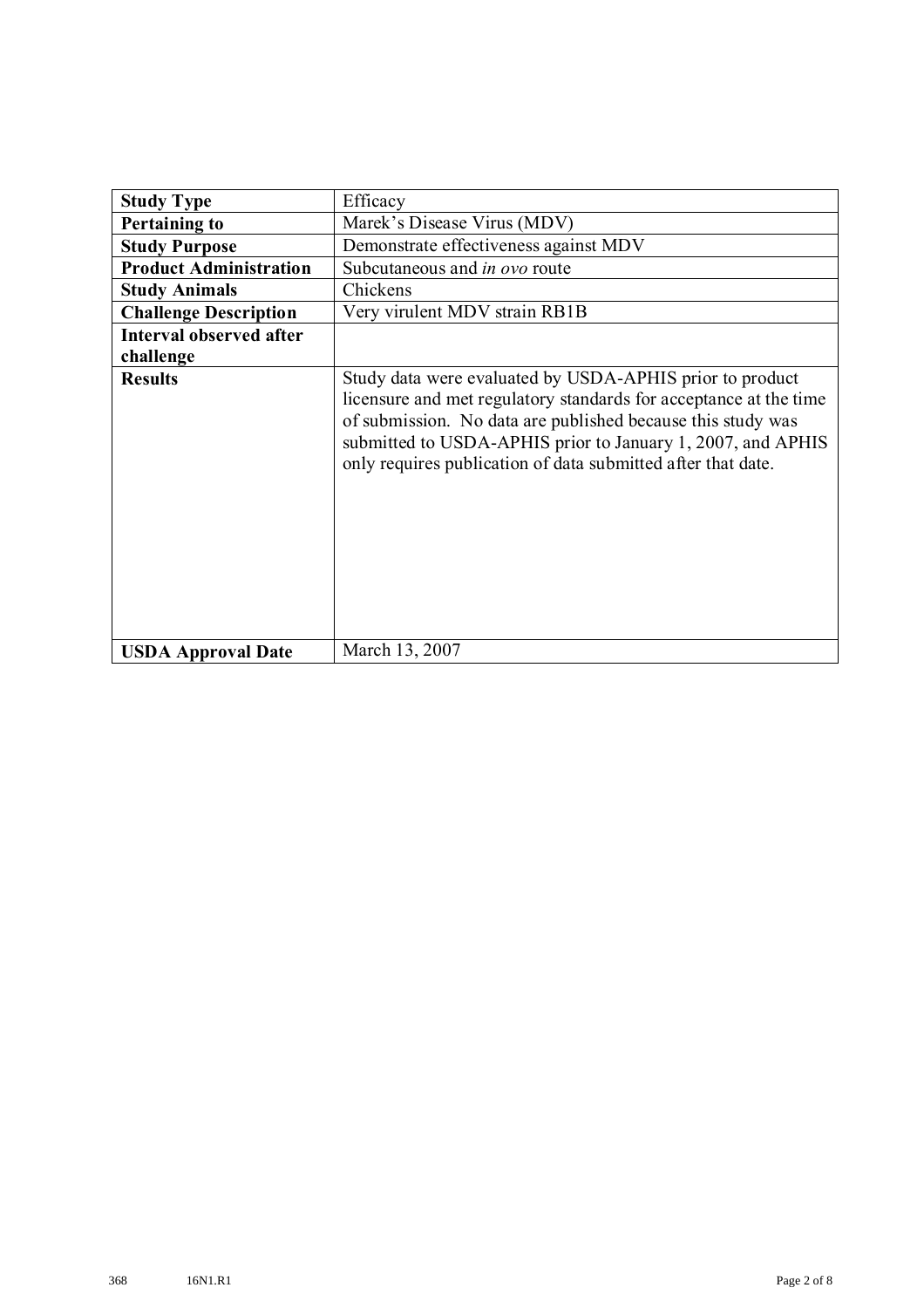| <b>Study Type</b>              | Efficacy                                                                                                                                                                                                                                                                                                                                                                                                        |                                                                   |                 |  |  |  |  |
|--------------------------------|-----------------------------------------------------------------------------------------------------------------------------------------------------------------------------------------------------------------------------------------------------------------------------------------------------------------------------------------------------------------------------------------------------------------|-------------------------------------------------------------------|-----------------|--|--|--|--|
| <b>Pertaining to</b>           | Newcastle Disease Virus (NDV)                                                                                                                                                                                                                                                                                                                                                                                   |                                                                   |                 |  |  |  |  |
| <b>Study Purpose</b>           | To demonstrate effectiveness against NDV                                                                                                                                                                                                                                                                                                                                                                        |                                                                   |                 |  |  |  |  |
| <b>Product Administration</b>  |                                                                                                                                                                                                                                                                                                                                                                                                                 | One dose administered via the subcutaneous route                  |                 |  |  |  |  |
| <b>Study Animals</b>           |                                                                                                                                                                                                                                                                                                                                                                                                                 | SPF chickens; 29 vaccinates vaccinated at day of age; 31 non-     |                 |  |  |  |  |
|                                | challenged negative controls                                                                                                                                                                                                                                                                                                                                                                                    | vaccinated, challenged positive controls; 10 non-vaccinated, non- |                 |  |  |  |  |
| <b>Challenge Description</b>   |                                                                                                                                                                                                                                                                                                                                                                                                                 | NDV Texas GB Standard strain at four weeks of age                 |                 |  |  |  |  |
| <b>Interval observed after</b> |                                                                                                                                                                                                                                                                                                                                                                                                                 | Daily observation for 14 days post challenge                      |                 |  |  |  |  |
| challenge                      |                                                                                                                                                                                                                                                                                                                                                                                                                 |                                                                   |                 |  |  |  |  |
| <b>Results</b>                 | A chicken was considered affected by the challenge (positive) if<br>clinical signs of Newcastle disease were present. The clinical<br>signs included:<br>1. Respiratory signs: Increased respiration, nasal exudate,<br>and swelling of eyes and head<br>2. Neurological signs: Tremors, loss of coordination, and<br>paralysis<br>3. Viscerotropic signs: Listlessness, weakness, diarrhea, and<br>prostration |                                                                   |                 |  |  |  |  |
|                                | <b>Number Affected</b><br><b>Treatment Group</b><br>Percentage                                                                                                                                                                                                                                                                                                                                                  |                                                                   |                 |  |  |  |  |
|                                |                                                                                                                                                                                                                                                                                                                                                                                                                 |                                                                   | <b>Affected</b> |  |  |  |  |
|                                | <b>SQ Vaccinates</b>                                                                                                                                                                                                                                                                                                                                                                                            | 0/29                                                              | $0\%$           |  |  |  |  |
|                                | 31/31<br>NDV challenged,<br>100%                                                                                                                                                                                                                                                                                                                                                                                |                                                                   |                 |  |  |  |  |
|                                | positive controls                                                                                                                                                                                                                                                                                                                                                                                               |                                                                   |                 |  |  |  |  |
|                                | $0\%$<br><b>Negative Controls</b><br>0/10                                                                                                                                                                                                                                                                                                                                                                       |                                                                   |                 |  |  |  |  |
|                                | The study fulfilled 9CFR 113.329(c).<br>Raw data are shown on the attached page.                                                                                                                                                                                                                                                                                                                                |                                                                   |                 |  |  |  |  |
| <b>USDA Approval Date</b>      | May 20, 2003                                                                                                                                                                                                                                                                                                                                                                                                    |                                                                   |                 |  |  |  |  |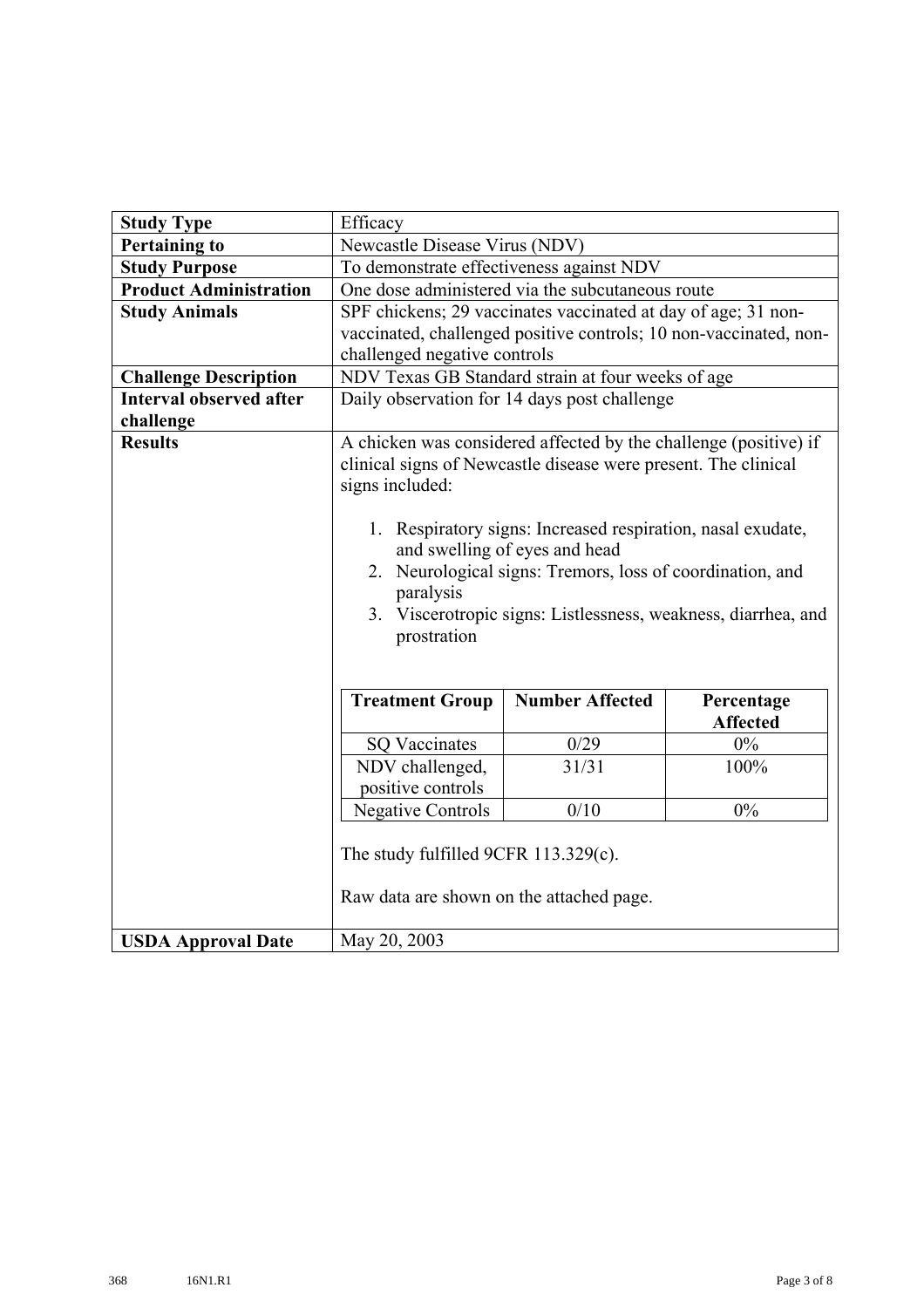| Vaccinate               | <b>Clinical Signs</b> | Positive        | <b>Clinical Signs</b> | Negative                | <b>Clinical Signs</b> |
|-------------------------|-----------------------|-----------------|-----------------------|-------------------------|-----------------------|
| ID                      | of Newcastle          | Control ID      | of Newcastle          | Control ID              | of Newcastle          |
|                         | Disease               |                 | Disease               |                         | Disease               |
| $\mathbf{1}$            | Neg                   | $\mathbf{1}$    | Pos                   | $\mathbf{1}$            | Neg                   |
| $\overline{2}$          | Neg                   | $\overline{2}$  | Pos                   | $\overline{2}$          | Neg                   |
| $\overline{\mathbf{3}}$ | <b>Neg</b>            | $\overline{3}$  | Pos                   | $\overline{\mathbf{3}}$ | <b>Neg</b>            |
| $\overline{4}$          | Neg                   | $\overline{4}$  | Pos                   | $\overline{4}$          | Neg                   |
| $\overline{5}$          | Neg                   | $\overline{5}$  | Pos                   | $\overline{5}$          | Neg                   |
| $\overline{6}$          | Neg                   | $\overline{6}$  | Pos                   | $\overline{6}$          | Neg                   |
| $\overline{7}$          | Neg                   | $\overline{7}$  | Pos                   | $\overline{7}$          | Neg                   |
| 8                       | Neg                   | $\overline{8}$  | Pos                   | $\overline{8}$          | Neg                   |
| 9                       | Neg                   | 9               | Pos                   | 9                       | Neg                   |
| 10                      | Neg                   | 10              | Pos                   | 10                      | Neg                   |
| 11                      | Neg                   | 11              | Pos                   |                         |                       |
| 12                      | Neg                   | 12              | Pos                   |                         |                       |
| 13                      | Neg                   | 13              | Pos                   |                         |                       |
| 14                      | Neg                   | 14              | Pos                   |                         |                       |
| 15                      | Neg                   | 15              | Pos                   |                         |                       |
| 16                      | Neg                   | 16              | Pos                   |                         |                       |
| 17                      | Neg                   | 17              | Pos                   |                         |                       |
| 18                      | Neg                   | 18              | Pos                   |                         |                       |
| 19                      | <b>Neg</b>            | 19              | Pos                   |                         |                       |
| 20                      | Neg                   | 20              | Pos                   |                         |                       |
| 21                      | Neg                   | 21              | Pos                   |                         |                       |
| 22                      | Neg                   | 22              | Pos                   |                         |                       |
| 23                      | Neg                   | 23              | Pos                   |                         |                       |
| 24                      | Neg                   | 24              | Pos                   |                         |                       |
| 25                      | Neg                   | 25              | Pos                   |                         |                       |
| 26                      | Neg                   | 26              | Pos                   |                         |                       |
| 27                      | Neg                   | 27              | Pos                   |                         |                       |
| 28                      | Neg                   | 28              | Pos                   |                         |                       |
| 29                      | Neg                   | 29              | Pos                   |                         |                       |
|                         |                       | 30              | Pos                   |                         |                       |
|                         |                       | $\overline{31}$ | Pos                   |                         |                       |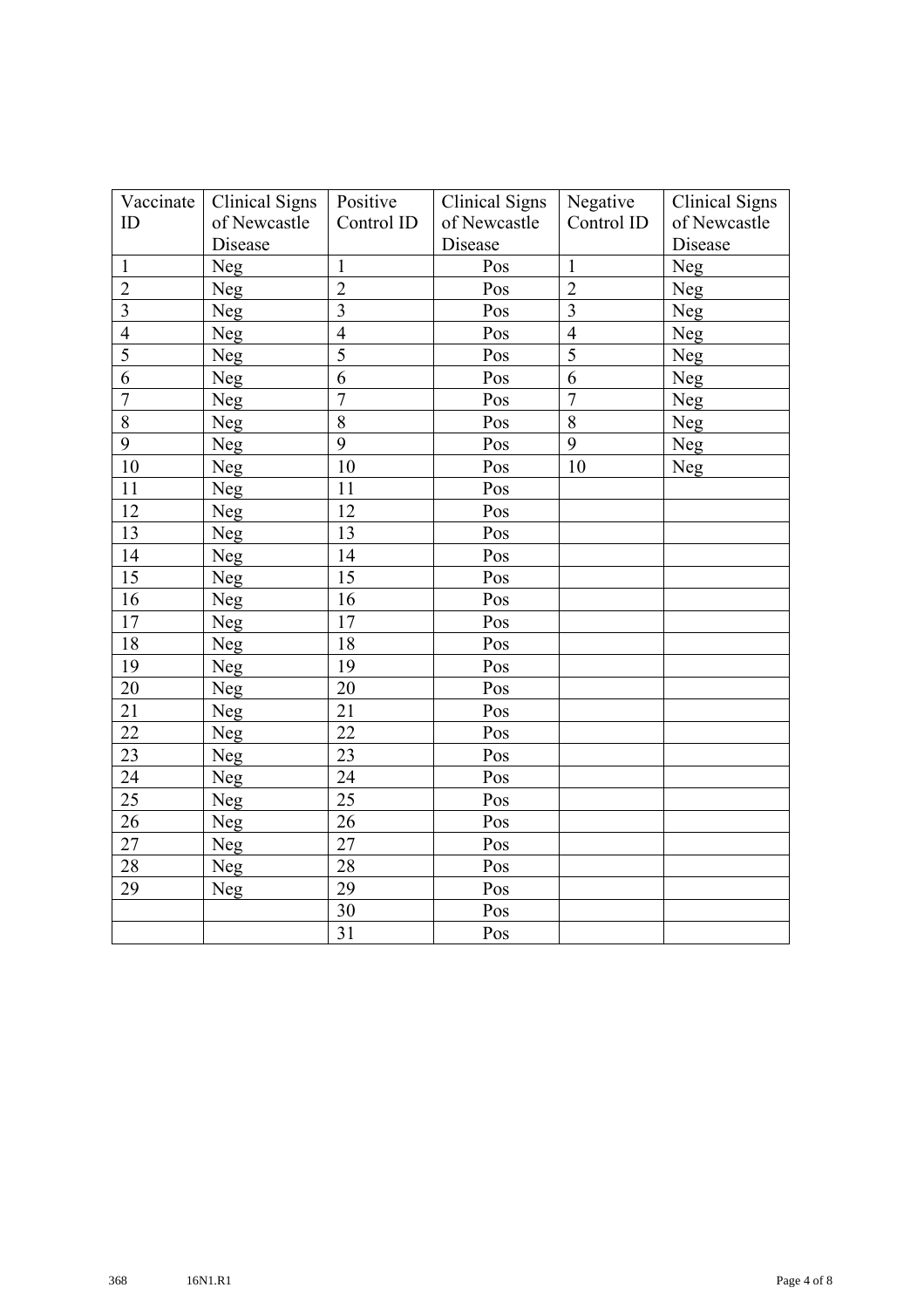| <b>Study Type</b>              | Efficacy                                                                                                                                                                                                                                                                                                                                                                                                        |                                                                |                 |  |  |  |  |
|--------------------------------|-----------------------------------------------------------------------------------------------------------------------------------------------------------------------------------------------------------------------------------------------------------------------------------------------------------------------------------------------------------------------------------------------------------------|----------------------------------------------------------------|-----------------|--|--|--|--|
| <b>Pertaining to</b>           | Newcastle Disease Virus (NDV)                                                                                                                                                                                                                                                                                                                                                                                   |                                                                |                 |  |  |  |  |
| <b>Study Purpose</b>           | To demonstrate effectiveness against NDV                                                                                                                                                                                                                                                                                                                                                                        |                                                                |                 |  |  |  |  |
| <b>Product Administration</b>  | One dose administered via the <i>in ovo</i> route                                                                                                                                                                                                                                                                                                                                                               |                                                                |                 |  |  |  |  |
| <b>Study Animals</b>           |                                                                                                                                                                                                                                                                                                                                                                                                                 | SPF chickens; 36 vaccinates vaccinated at 18 day embryonation; |                 |  |  |  |  |
|                                |                                                                                                                                                                                                                                                                                                                                                                                                                 | 31 non-vaccinated, challenged positive controls: 10 non-       |                 |  |  |  |  |
|                                |                                                                                                                                                                                                                                                                                                                                                                                                                 | vaccinated, non-challenged negative controls                   |                 |  |  |  |  |
| <b>Challenge Description</b>   |                                                                                                                                                                                                                                                                                                                                                                                                                 | NDV Texas GB Standard strain at four weeks of age              |                 |  |  |  |  |
| <b>Interval observed after</b> |                                                                                                                                                                                                                                                                                                                                                                                                                 | Daily observation for 14 days post challenge                   |                 |  |  |  |  |
| challenge                      |                                                                                                                                                                                                                                                                                                                                                                                                                 |                                                                |                 |  |  |  |  |
| <b>Results</b>                 | A chicken was considered affected by the challenge (positive) if<br>clinical signs of Newcastle disease were present. The clinical<br>signs included:<br>1. Respiratory signs: Increased respiration, nasal exudate,<br>and swelling of eyes and head<br>2. Neurological signs: Tremors, loss of coordination, and<br>paralysis<br>3. Viscerotropic signs: Listlessness, weakness, diarrhea, and<br>prostration |                                                                |                 |  |  |  |  |
|                                | <b>Number Affected</b><br><b>Treatment Group</b><br>Percentage                                                                                                                                                                                                                                                                                                                                                  |                                                                |                 |  |  |  |  |
|                                |                                                                                                                                                                                                                                                                                                                                                                                                                 |                                                                | <b>Affected</b> |  |  |  |  |
|                                | In ovo vaccinates                                                                                                                                                                                                                                                                                                                                                                                               | 3/36<br>31/31                                                  | 8%<br>100%      |  |  |  |  |
|                                | NDV challenged,<br>positive controls                                                                                                                                                                                                                                                                                                                                                                            |                                                                |                 |  |  |  |  |
|                                | 0/10<br>0%                                                                                                                                                                                                                                                                                                                                                                                                      |                                                                |                 |  |  |  |  |
|                                | <b>Negative Controls</b>                                                                                                                                                                                                                                                                                                                                                                                        |                                                                |                 |  |  |  |  |
|                                | The study fulfilled 9CFR 113.329(c)                                                                                                                                                                                                                                                                                                                                                                             |                                                                |                 |  |  |  |  |
|                                | Raw data are shown on the attached page.                                                                                                                                                                                                                                                                                                                                                                        |                                                                |                 |  |  |  |  |
| <b>USDA Approval Date</b>      | May 20, 2003                                                                                                                                                                                                                                                                                                                                                                                                    |                                                                |                 |  |  |  |  |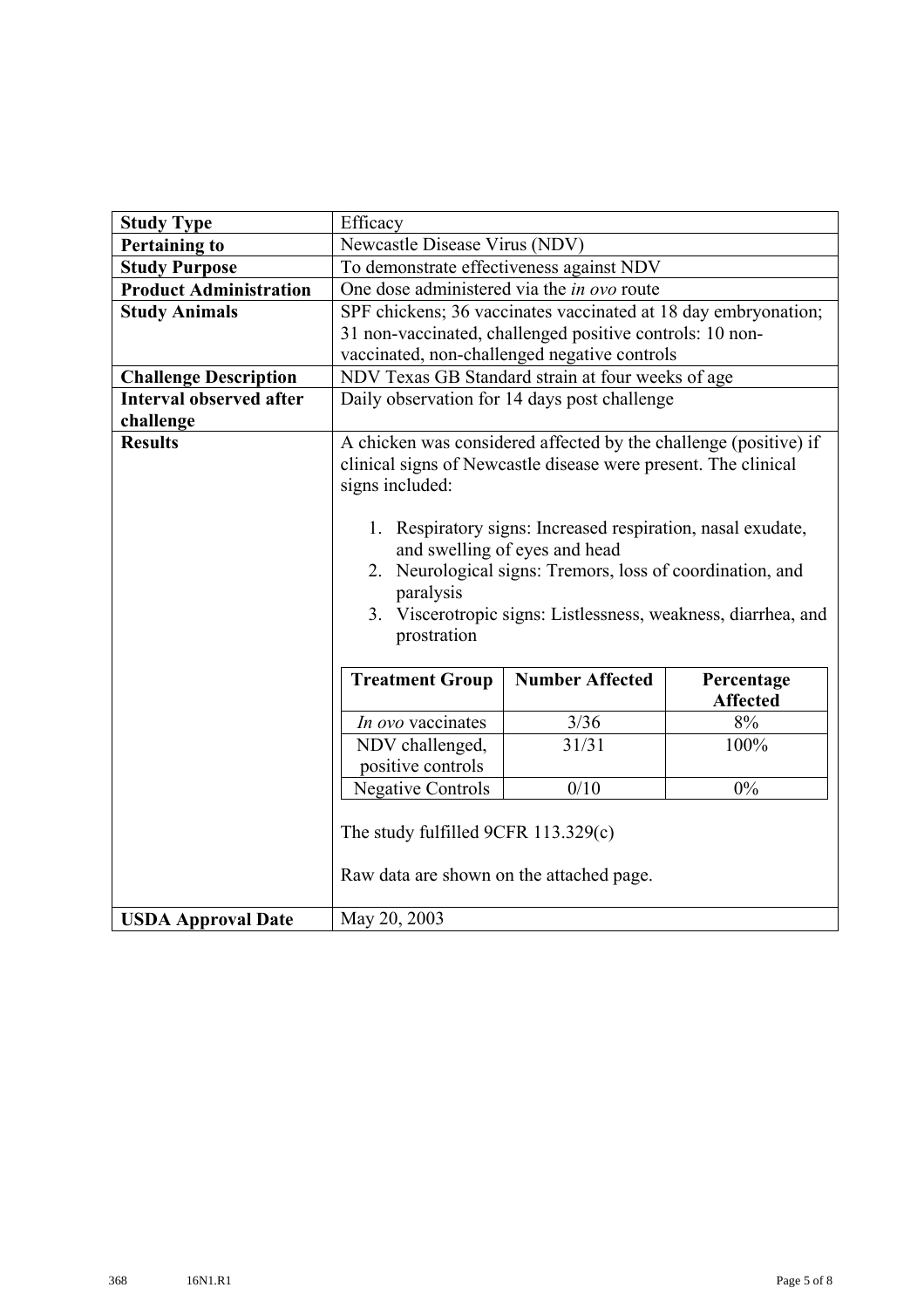| Vaccinate      | <b>Clinical Signs</b> | Positive       | <b>Clinical Signs</b> | Negative       | <b>Clinical Signs</b> |
|----------------|-----------------------|----------------|-----------------------|----------------|-----------------------|
| ID             | of Newcastle          | Control        | of Newcastle          | Control        | of Newcastle          |
|                | Disease               | ID             | Disease               | ID             | Disease               |
| $\mathbf{1}$   | Pos                   | $\mathbf{1}$   | Pos                   | $\mathbf{1}$   | Neg                   |
| $\overline{2}$ | Pos                   | $\overline{2}$ | Pos                   | $\sqrt{2}$     | Neg                   |
| $\overline{3}$ | Pos                   | $\mathfrak{Z}$ | Pos                   | 3              | Neg                   |
| $\overline{4}$ | Neg                   | $\overline{4}$ | Pos                   | $\overline{4}$ | Neg                   |
| 5              | Neg                   | 5              | Pos                   | 5              | Neg                   |
| 6              | Neg                   | 6              | Pos                   | 6              | Neg                   |
| $\overline{7}$ | Neg                   | $\overline{7}$ | Pos                   | $\overline{7}$ | Neg                   |
| $8\,$          | Neg                   | 8              | Pos                   | $\, 8$         | Neg                   |
| 9              | Neg                   | 9              | Pos                   | 9              | Neg                   |
| 10             | Neg                   | 10             | Pos                   | 10             | Neg                   |
| 11             | Neg                   | 11             | Pos                   |                |                       |
| 12             | Neg                   | 12             | Pos                   |                |                       |
| 13             | Neg                   | 13             | Pos                   |                |                       |
| 14             | Neg                   | 14             | Pos                   |                |                       |
| 15             | Neg                   | 15             | Pos                   |                |                       |
| 16             | Neg                   | 16             | Pos                   |                |                       |
| 17             | Neg                   | 17             | Pos                   |                |                       |
| 18             | Neg                   | 18             | Pos                   |                |                       |
| 19             | Neg                   | 19             | Pos                   |                |                       |
| 20             | Neg                   | 20             | Pos                   |                |                       |
| 21             | Neg                   | 21             | Pos                   |                |                       |
| 22             | Neg                   | 22             | Pos                   |                |                       |
| 23             | Neg                   | 23             | Pos                   |                |                       |
| 24             | Neg                   | 24             | Pos                   |                |                       |
| 25             | Neg                   | 25             | Pos                   |                |                       |
| 26             | Neg                   | 26             | Pos                   |                |                       |
| 27             | Neg                   | 27             | Pos                   |                |                       |
| 28             | Neg                   | 28             | Pos                   |                |                       |
| 29             | Neg                   | 29             | Pos                   |                |                       |
| 30             | Neg                   | 30             | Pos                   |                |                       |
| 31             | Neg                   | 31             | Pos                   |                |                       |
| 32             | Neg                   |                |                       |                |                       |
| 33             | Neg                   |                |                       |                |                       |
| 34             | Neg                   |                |                       |                |                       |
| 35             | Neg                   |                |                       |                |                       |
| 36             | <b>Neg</b>            |                |                       |                |                       |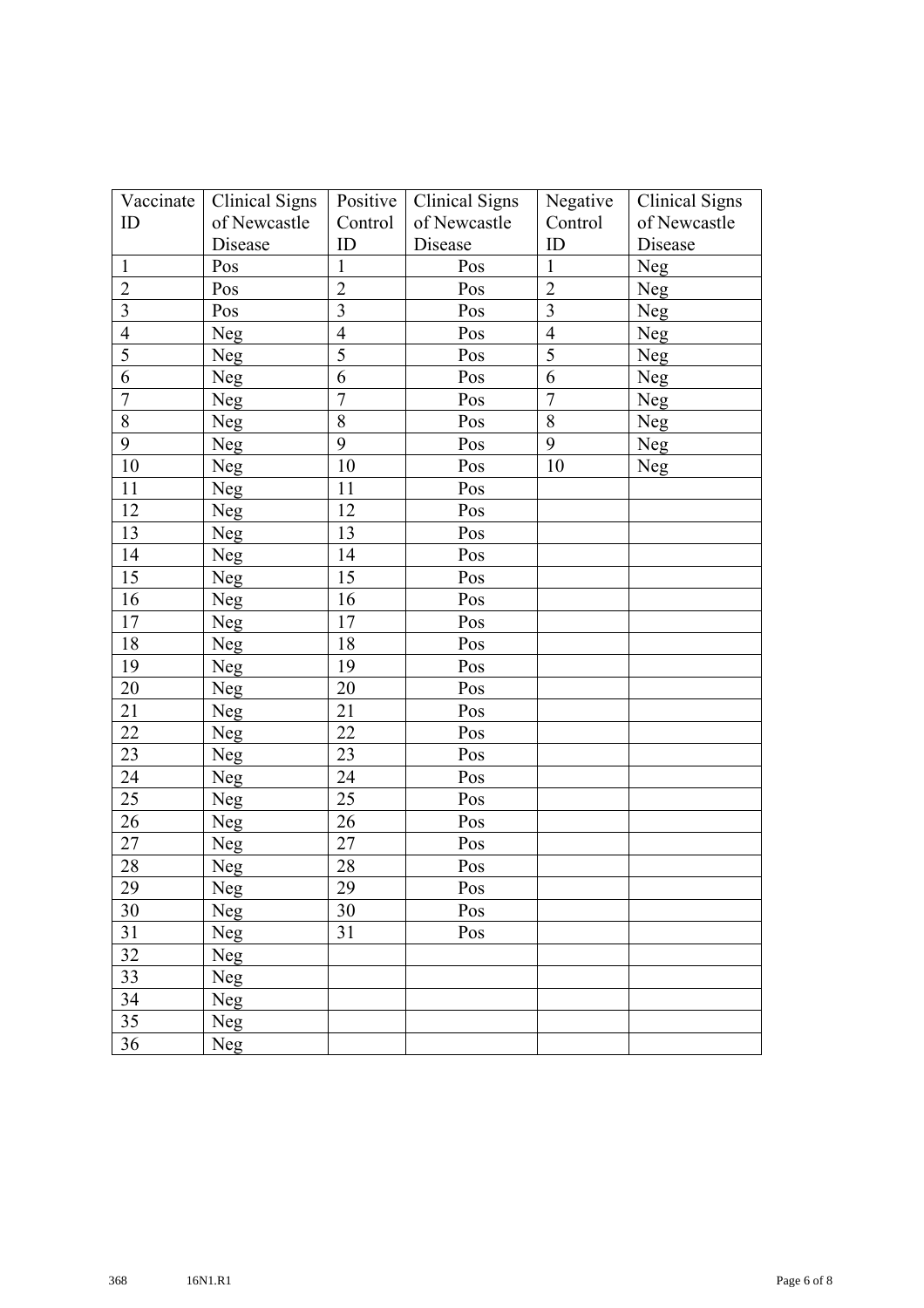| <b>Study Type</b>            | Safety                                                                                                                    |                                                      |                                                                   |                       |                         |               |  |  |
|------------------------------|---------------------------------------------------------------------------------------------------------------------------|------------------------------------------------------|-------------------------------------------------------------------|-----------------------|-------------------------|---------------|--|--|
| <b>Pertaining to</b>         | All                                                                                                                       |                                                      |                                                                   |                       |                         |               |  |  |
| <b>Study Purpose</b>         |                                                                                                                           | To demonstrate safety under typical field conditions |                                                                   |                       |                         |               |  |  |
| <b>Product</b>               | <i>In ovo</i> route                                                                                                       |                                                      |                                                                   |                       |                         |               |  |  |
| <b>Administration</b>        |                                                                                                                           |                                                      |                                                                   |                       |                         |               |  |  |
| <b>Study Animals</b>         |                                                                                                                           |                                                      | Commercial chicken embryos 18 to 19 days of embryonation at       |                       |                         |               |  |  |
|                              |                                                                                                                           | three independent sites                              |                                                                   |                       |                         |               |  |  |
| <b>Challenge Description</b> | Not Applicable                                                                                                            |                                                      |                                                                   |                       |                         |               |  |  |
| <b>Interval observed</b>     |                                                                                                                           |                                                      | No challenge. Animals were observed daily through 21 days of age. |                       |                         |               |  |  |
| after challenge              |                                                                                                                           |                                                      |                                                                   |                       |                         |               |  |  |
| <b>Results</b>               |                                                                                                                           |                                                      |                                                                   |                       |                         |               |  |  |
|                              | <b>Number</b><br>Mortality<br><b>Treatment</b>                                                                            |                                                      |                                                                   |                       |                         |               |  |  |
|                              | Location                                                                                                                  | Group                                                | Hatchability                                                      | of<br><b>Chickens</b> | No. of<br><b>Deaths</b> | $\frac{0}{0}$ |  |  |
|                              |                                                                                                                           | Vaccinate                                            | 90.28%                                                            | 21,450                | 433                     | 2.02          |  |  |
|                              | 1                                                                                                                         | Control                                              | 89.35%                                                            | 19,300                | 450                     | 2.33          |  |  |
|                              | Vaccinate<br>77.65%<br>26,400<br>364<br>$\overline{2}$                                                                    |                                                      |                                                                   |                       |                         |               |  |  |
|                              | 87.80%<br>Control<br>17,700<br>385<br>2.18<br>Vaccinate<br>97.03%<br>24,000<br>730<br>3.04                                |                                                      |                                                                   |                       |                         |               |  |  |
|                              |                                                                                                                           |                                                      |                                                                   |                       |                         |               |  |  |
|                              | 3<br>75.13%<br>2.42<br>Control<br>24,100<br>583                                                                           |                                                      |                                                                   |                       |                         |               |  |  |
|                              | No adverse reactions were observed in any treatment group<br>following vaccination and throughout the observation period. |                                                      |                                                                   |                       |                         |               |  |  |
| <b>USDA Approval Date</b>    | October 19, 2009                                                                                                          |                                                      |                                                                   |                       |                         |               |  |  |